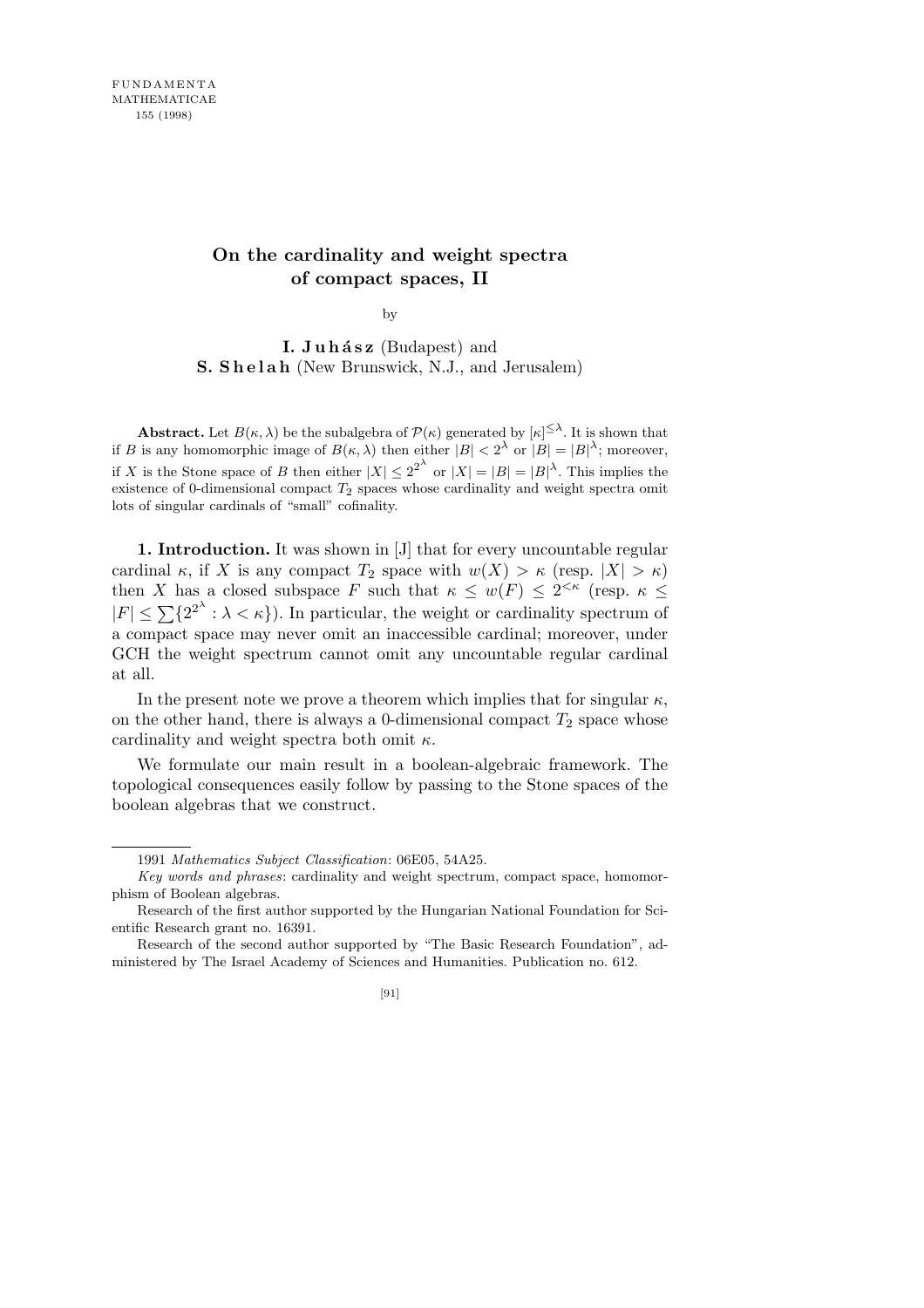**2. The main result.** We start with a general combinatorial lemma on binary relations. In order to formulate it, however, we need the following definitions.

DEFINITION 1. Let  $\prec$  be an arbitrary binary relation on a set *X* and *τ*, *µ* be cardinal numbers. We say that  $\prec$  is *τ*-*full* if for every subset *a* ⊂ *X* with  $|a| = \tau$  there is some  $x \in X$  such that  $|\{y \in a : y \prec x\}| = \tau$ . Moreover,  $\prec$  is said to be *μ*-*local* if for every *x*  $\in$  *X* we have  $|pred(x, \prec)| \leq \mu$ , where pred(*x, ≺*) = *{y ∈ X* : *y ≺ x}*.

Now, our lemma is as follows.

LEMMA 2. Let  $\prec$  *be a binary relation on the cardinal*  $\rho$  *that is both*  $\tau$ -full *and*  $\mu$ -local. Then for every almost disjoint family  $A \subset [\varrho]^{\tau}$  we have

$$
|\mathcal{A}| \leq \varrho \cdot \mu^{\tau}.
$$

Proof. For every set  $a \in \mathcal{A}$  there is a  $\xi_a \in \varrho$  such that  $g(a) =$  $a \cap \text{pred}(\xi_a, \prec)$  has cardinality  $\tau$  because  $\prec$  is  $\tau$ -full. This map *g* is clearly one-to-one for *A* is almost disjoint. But the range of *g* is a subset of  $\{[\text{pred}(\xi, \prec)]^{\tau} : \xi \in \varrho\}$  whose cardinality does not exceed  $\varrho \cdot [\mu]^{\tau}$ , and this completes the proof.

Before we formulate our main result we need some notation. Given the cardinals  $\kappa$  and  $\lambda$  (we may assume  $\lambda \leq \kappa$ ) we denote by  $B(\kappa, \lambda)$  the boolean subalgebra of the power set algebra  $\mathcal{P}(\kappa)$  generated by all subsets of  $\kappa$  of size  $\leq \lambda$ . In other words,

$$
B(\kappa, \lambda) = [\kappa]^{\leq \lambda} \cup \{ x \subset \kappa : \kappa \setminus x \in [\kappa]^{\leq \lambda} \}.
$$

What we can show is that the size of a homomorphic image of  $B(\kappa, \lambda)$  (as well as the size of its Stone space) has to satisfy certain restrictions, namely it is either "small" or cannot have "very small" cofinality.

THEOREM 3. Let  $h : B(\kappa, \lambda) \to B$  be a homomorphism of  $B(\kappa, \lambda)$  onto *the boolean algebra B. Then*

(i)  $\text{either } |B| < 2^{\lambda} \text{ or } |B|^{\lambda} = |B|$ ;

(ii) *if*  $X = \text{St}(B)$  *is the Stone space of B then either*  $|X| \leq 2^{2^{\lambda}}$  *or*  $|X| = |B| = |B|$ <sup> $\lambda$ </sup>.

Proof. Set  $|B| = \varrho$  and assume that  $\varrho \geq 2^{\lambda}$ . Since  $|\kappa| \leq \lambda$  generates *B*( $\kappa$ ,  $\lambda$ ) it follows that  $A = h''[\kappa]^{<\lambda}$  generates *B* and thus we have  $|A| = \varrho$ as well. We claim that the relation  $\leq_B$  is

(a)  $\tau$ -full on *A* for each  $\tau \leq \lambda$ ;

(b)  $2^{\lambda}$ -local on *A*.

Indeed, if  $a \in [A]^{\tau}$  where  $\tau \leq \lambda$  then there is a set  $x \in [[\kappa]^{\leq \lambda}]^{\tau}$  such that  $a = h''x$ . But then  $b = \bigcup x \in [\kappa]^{\leq \lambda}$  as well, hence  $h(b) \in A$  and clearly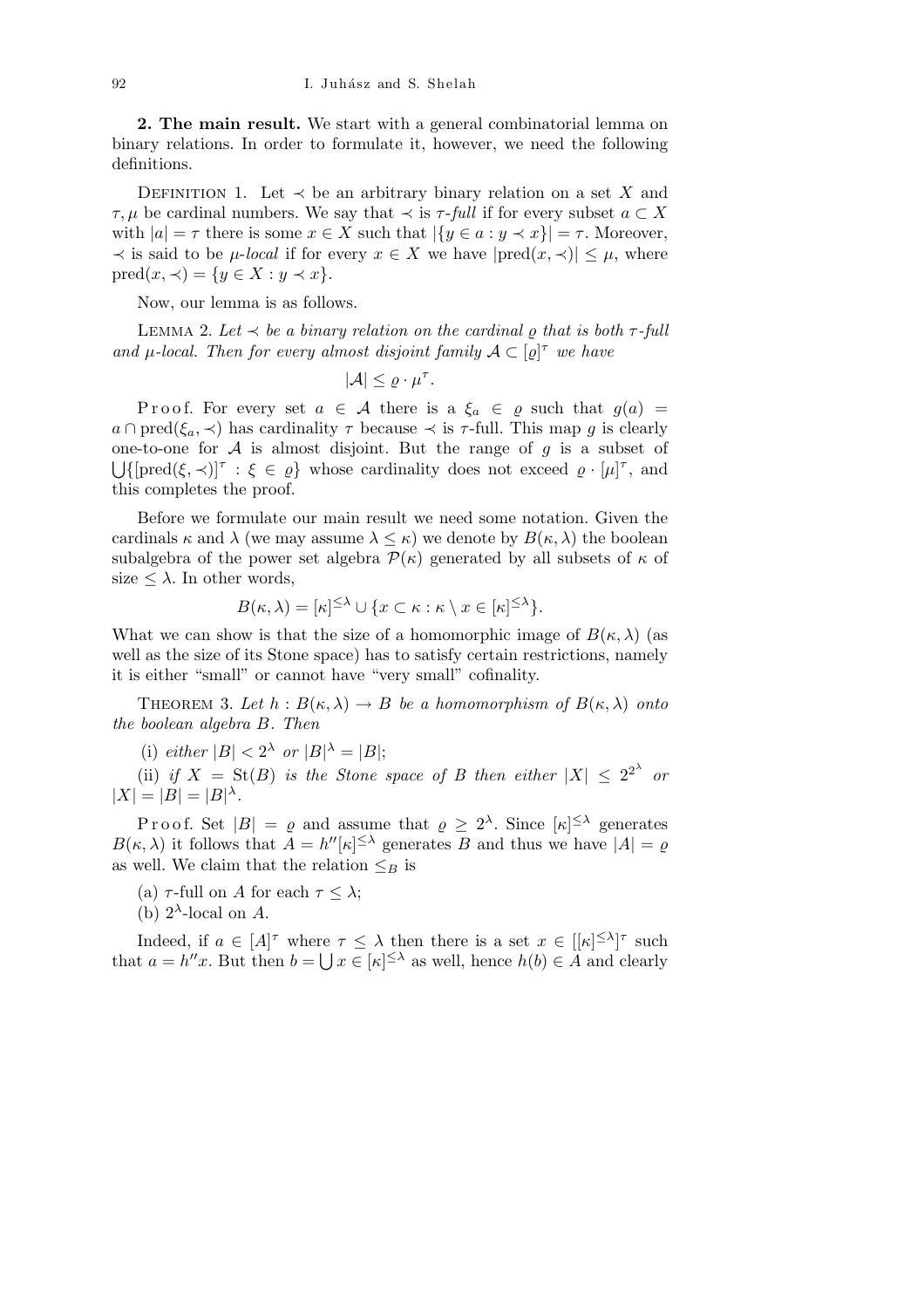$a \subset \text{pred}(h(b), \leq_B)$  because *h* is a homomorphism. This, of course, is much more than what we need for (a).

To see (b), first note that if  $b, c \in [\kappa]^{\leq \lambda}$  and  $h(b) \leq h(c)$  then  $b \cap c \in [\kappa]^{\leq \lambda}$ as well and  $h(b \cap c) = h(b) \wedge h(c) = h(b)$  using again the fact that *h* is a homomorphism. But this implies  $\text{pred}(h(c), \leq_B) = h'' \mathcal{P}(c)$  for any  $c \in [\kappa]^{\leq \lambda}$ , consequently  $|pred(h(c), \leq_B)| \leq |\mathcal{P}(c)| \leq 2^{\lambda}$  and this completes the proof of (b).

Applying Lemma 2 we may now conclude that for every cardinal  $\tau < \lambda$ and for every almost disjoint family  $A \subset [\varrho]^{\tau}$  we have

$$
|\mathcal{A}| \leq \varrho \cdot (2^{\lambda})^{\tau} = \varrho.
$$

This, in turn, implies  $\rho^{\lambda} = \rho$ . Indeed, assume that  $\rho^{\lambda} > \rho$  and  $\tau$  be the smallest cardinal with  $\varrho^{\tau} > \varrho$ . Then  $\tau \leq \lambda$  and  $\varrho^{<\tau} = \varrho$ , and as is well known, there is an almost disjoint family  $A \subset \lbrack \leq^{\tau}\rho \rbrack^{\tau}$  of size  $\rho^{\tau} > \rho$ , namely  $\mathcal{A} = \{A_f : f \in \mathcal{I}_\mathcal{Q}\}\$  where  $A_f = \{f \mid \xi : \xi < \tau\}$  for any  $f \in \mathcal{I}_\mathcal{Q}.$ 

Now, to prove (ii) first note that if  $|B| \leq 2^{\lambda}$  then trivially  $|X| \leq 2^{2^{\lambda}}$ . So assume  $|B| > 2<sup>\lambda</sup>$  and in this case we prove that actually

$$
|X| = 2^{2^{\lambda}} \cdot |B|.
$$

We first show that  $|X| \geq 2^{2^{\lambda}} \cdot |B|$ , which, as  $|X| \geq |B|$  is always valid, boils down to showing that  $|X| \geq 2^{2^{\lambda}}$ .

Using the fact that  $|B| = |h''[\kappa]^{\leq \lambda}| = \varrho > 2^{\lambda}$  we may select a collection  ${a_{\alpha} : \alpha \in (2^{\lambda})^+} \subset [\kappa]^{\leq \lambda}$  such that  $\alpha \neq \beta$  implies  $h(a_{\alpha}) \neq h(a_{\beta})$  and by a straightforward  $\Delta$ -system argument we may also assume that  ${a_{\alpha}}$ :  $\alpha \in (2^{\lambda})^+$  is a *∆*-system with root *a*. Then, as *h* is a homomorphism, we also have  $h(a_{\alpha}) \wedge h(a_{\beta}) = h(a)$  for distinct  $\alpha$  and  $\beta$  and so  $\{h(a_{\alpha}) - h(a)$ :  $\alpha \in (2^{\lambda})^+$ } are pairwise disjoint and distinct elements of *B*, all but at most one of which are non-zero. However, the existence of  $2^{\lambda}$  pairwise disjoint non-zero elements in a boolean algebra clearly implies the existence of  $2^{2^{\lambda}}$ ultrafilters in it, hence we are done with showing  $|X| \geq 2^{2^{\lambda}}$ .

Next, to see  $|X| \leq 2^{2^{\lambda}} \cdot |B|$  note that, again as *h* is a homomorphism,  $h''[\kappa] \leq \lambda$  is a (not necessarily proper) ideal in *B*, hence there is no more than one ultrafilter *u* on *B* such that  $u \cap h''[k] \leq \lambda} = \emptyset$ . If, on the other hand,  $u \in X$ is such that  $b \in u \cap h''[\kappa]^{\leq \lambda}$  then *u* is generated by its subset  $u \cap \text{pred}(b, \leq_B)$ . However,  $\leq_B$  clearly is  $2^{\lambda}$ -local on  $h''[\kappa]^{\leq \lambda}$ , and so we conclude that

$$
|X| \le 1 + \left| \bigcup \{ \mathcal{P}(\text{pred}(b, \leq_B)) : b \in h''[\kappa]^{\leq \lambda} \} \right| \le 1 + 2^{2^{\lambda}} \cdot |B| = 2^{2^{\lambda}} \cdot |B|.
$$

This completes the proof of our theorem.

Now let  $X(\kappa, \lambda)$  be the Stone space of the boolean algebra  $B(\kappa, \lambda)$ . Using Stone duality and the notation of [J] the above result has the following